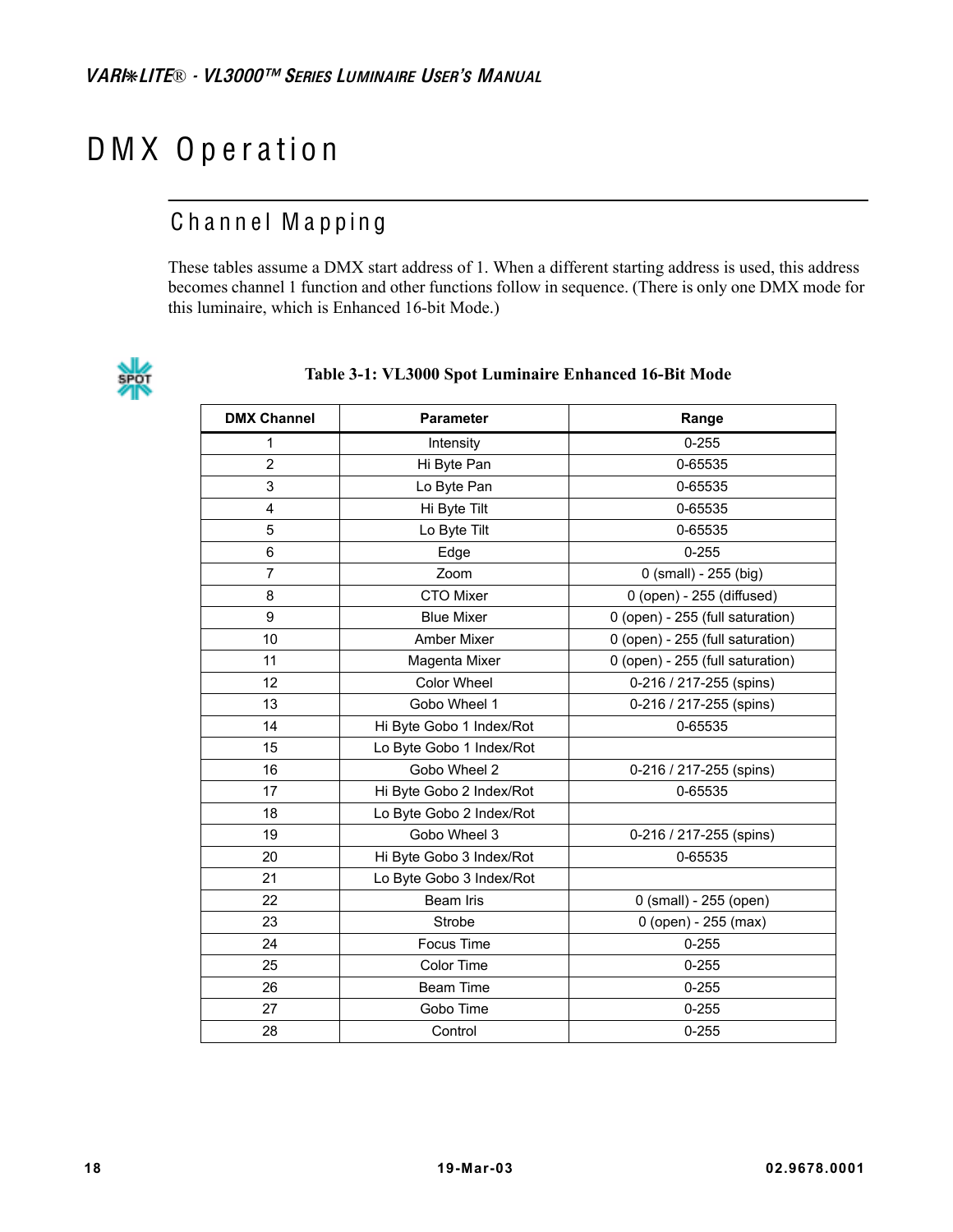

## **Table 3-2: VL3000 Wash Luminaire Enhanced 16-Bit Mode**

| <b>DMX Channel</b> | <b>Parameter</b>  | Range                            |  |  |
|--------------------|-------------------|----------------------------------|--|--|
| 1                  | Intensity         | $0 - 255$                        |  |  |
| 2                  | Hi Byte Pan       | 0-65535                          |  |  |
| 3                  | Lo Byte Pan       | 0-65535                          |  |  |
| 4                  | Hi Byte Tilt      | 0-65535                          |  |  |
| 5                  | Lo Byte Tilt      | 0-65535                          |  |  |
| 6                  | Edge              | $0 - 255$                        |  |  |
| $\overline{7}$     | <b>CTO Mixer</b>  | 0 (open) - 255 (diffused)        |  |  |
| 8                  | <b>Blue Mixer</b> | 0 (open) - 255 (full saturation) |  |  |
| 9                  | Amber Mixer       | 0 (open) - 255 (full saturation) |  |  |
| 10                 | Magenta Mixer     | 0 (open) - 255 (full saturation) |  |  |
| 11                 | Color Wheel       | 0-216 / 217-255 (spins)          |  |  |
| $12 \overline{ }$  | Strobe            | $0$ (open) - 255 (max)           |  |  |
| 13                 | Focus Time        | $0 - 255$                        |  |  |
| 14                 | Color Time        | $0 - 255$                        |  |  |
| 15                 | Beam Time         | $0 - 255$                        |  |  |
| 16                 | Control           | $0 - 255$                        |  |  |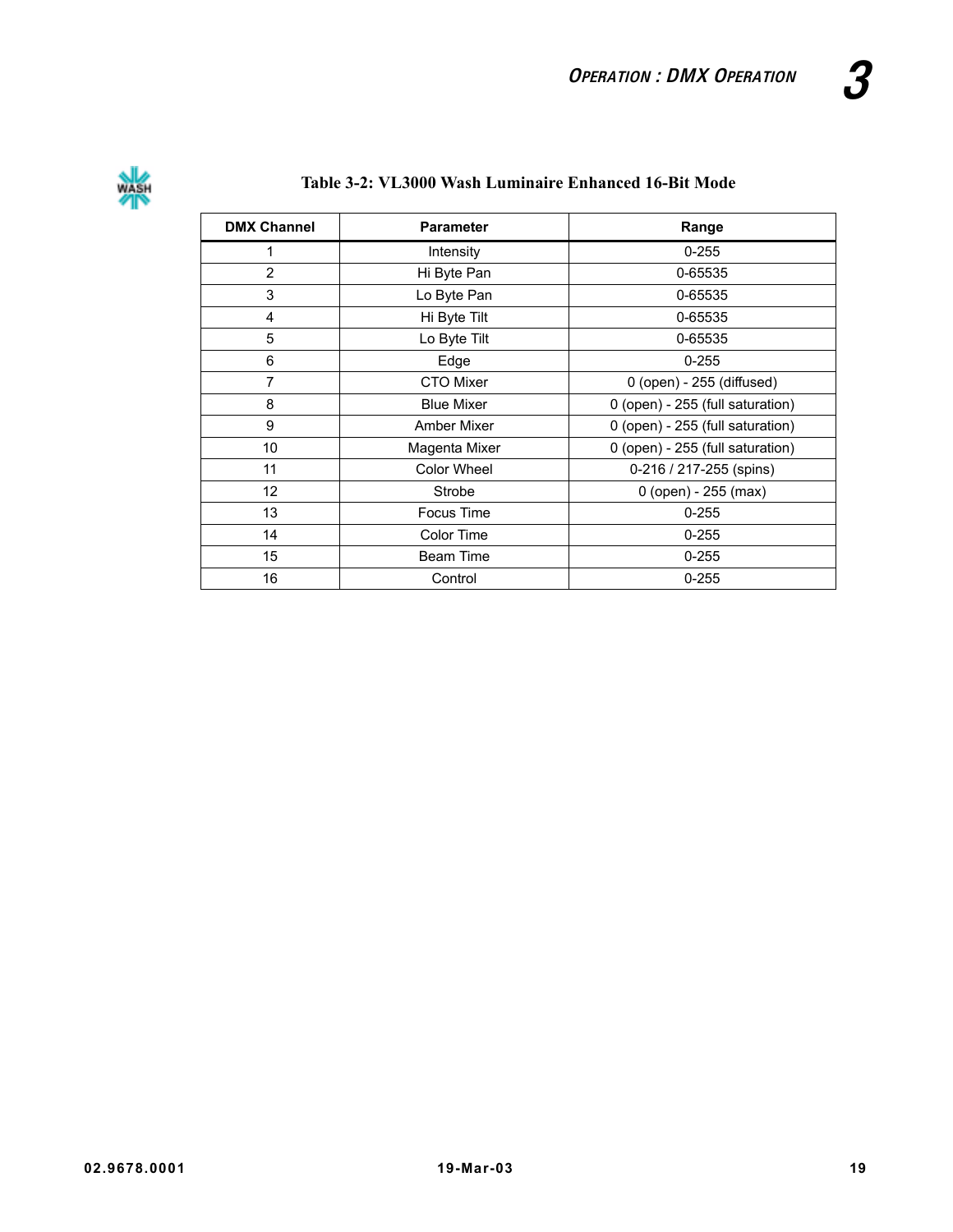# Control Channel Functions

Control channel functions allow special actions such as reset, lamp on/off and partial recalibration. These must be executed with zero time transition or with timing disabled. Discrete values must be used; not manual controls such as faders or encoders (see chart below for values).

**Reset** - resets all luminaire mechanisms.

**Lamp On or Lamp Off** - switches lamp on or off.

**Partial Recalibration** - resets only the target mechanism (color, gobo, zoom, etc.) without affecting others.

|                           | <b>Control Channel Value</b> |                          |                        |  |  |  |
|---------------------------|------------------------------|--------------------------|------------------------|--|--|--|
| Control<br>Channel        |                              | <b>DMX Value</b>         |                        |  |  |  |
| <b>Function</b>           | % Value                      | For 3 Secs<br>or Greater | <b>After</b><br>3 Secs |  |  |  |
| Luminaire Reset           | $32 - 33$                    | 81-87                    | $\Omega$               |  |  |  |
| Lamp Off                  | 65-67                        | 165-171                  | $\mathbf 0$            |  |  |  |
| Lamp On                   | 98-100                       | 249-255                  | 0                      |  |  |  |
| Partial Recalibration of: |                              |                          |                        |  |  |  |
| - Color                   | 40                           | 100-104                  | $\Omega$               |  |  |  |
| - Gobos                   | 45                           | 112-116                  | 0                      |  |  |  |
| - Edge/Zoom/Iris          | 50                           | 126-130                  | $\Omega$               |  |  |  |
| - Dimmer/Strobe           | 55                           | 138-142                  | 0                      |  |  |  |

**Table 3-3: Control Channel Functions**

#### **To use control channel functions:**

Step 1. Select an action to be sent.

- Step 2. Set control channel value for desired action (for example, 84 for reset). Hold value for 3 seconds.
- Step 3. Set control channel value to zero. (This must occur without any scaling values. Action will be voided if other values are detected between action value and zero.)

**Note:** A numerical keypad is required for sending values. An encoder or fader does not allow for a quick value change, which is required to effect the control functions.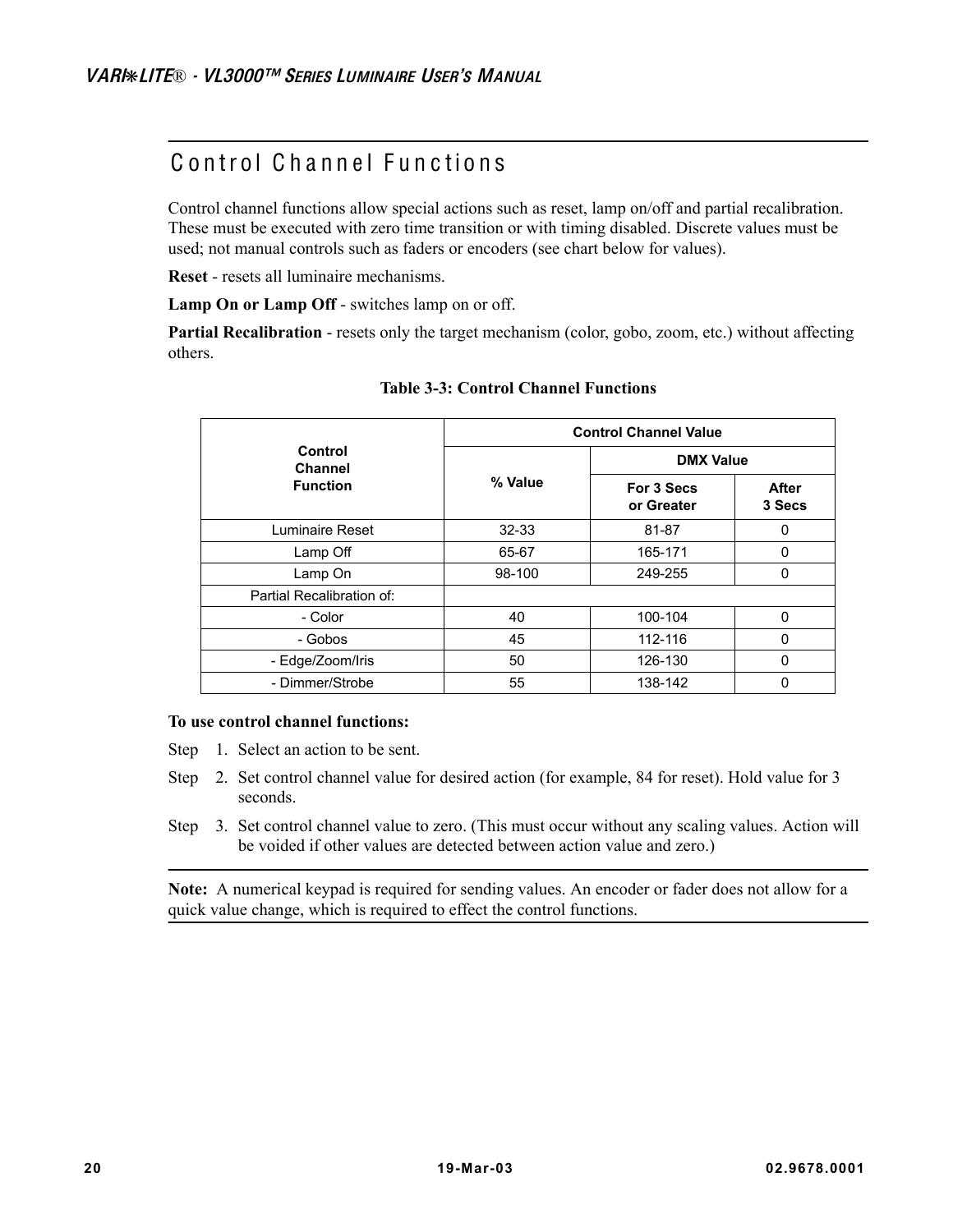# D M X M a p p in g

## Color Control

The luminaire's color system is composed of a color mixing mechanism and a fixed color wheel. The follow sections describe these components.

## Color Mixing

The color mixing mechanism is made up of four graduated color disks: blue, amber, magenta and CTO (color temperature orange). These disks provide full-spectrum color crossfades from pastel to saturated color.

| % Value | <b>DMX Value</b> | <b>Action</b>          |
|---------|------------------|------------------------|
|         |                  | Open                   |
| 100     | 255              | <b>Full Saturation</b> |

#### **Table 3-4: DMX Map for Blue, Amber, Magenta and CTO Colors**

## Fixed Color Wheel

The fixed color wheel offers timed changes, half and full frame positions, and various spin rates in either direction. The wheel contains seven positions, one being open. The following illustration shows the standard positions and color configuration:



**Figure 3-1: Fixed Color Wheel Positions**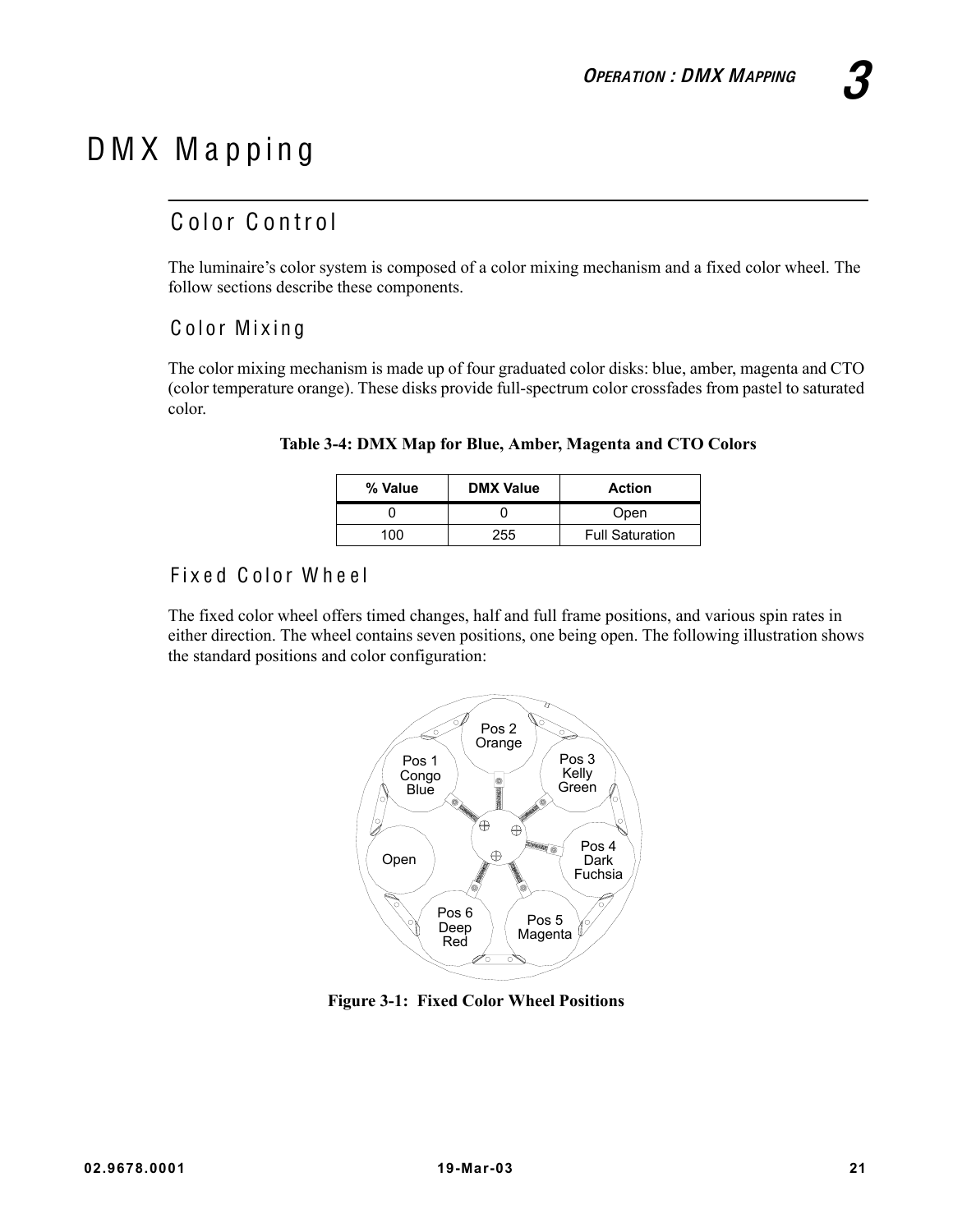| <b>Position</b> | <b>Color Filter</b> | <b>Part Number</b> |
|-----------------|---------------------|--------------------|
|                 | Congo Blue          | 41.9678.0305.03    |
| 2               | Orange              | 41.9678.0305.05    |
| 3               | Kelly Green         | 41.9678.0305.02    |
|                 | Dark Fuchsia        | 41.9678.0305.06    |
| 5               | Magenta             | 41.9678.0305.04    |
|                 | Deep Red            | 41.9678.0305.01    |

#### **Table 3-5: Color Wheel Standard Configuration Chart**

#### **Table 3-6: DMX Map for Fixed Color Wheel**

| <b>Position</b> | <b>DMX Value</b> | <b>Action</b> |
|-----------------|------------------|---------------|
| 1               | 0                | Open          |
| 1.5             | 15               | Half          |
| $\overline{2}$  | 31               | Center        |
| 2.5             | 48               | Half          |
| 3               | 62               | Center        |
| 3.5             | 77               | Half          |
| 4               | 93               | Center        |
| 4.5             | 109              | Half          |
| 5               | 124              | Center        |
| 5.5             | 140              | Half          |
| 6               | 155              | Center        |
| 6.5             | 171              | Half          |
| 7               | 186              | Center        |
| 7.5             | 201              | Half          |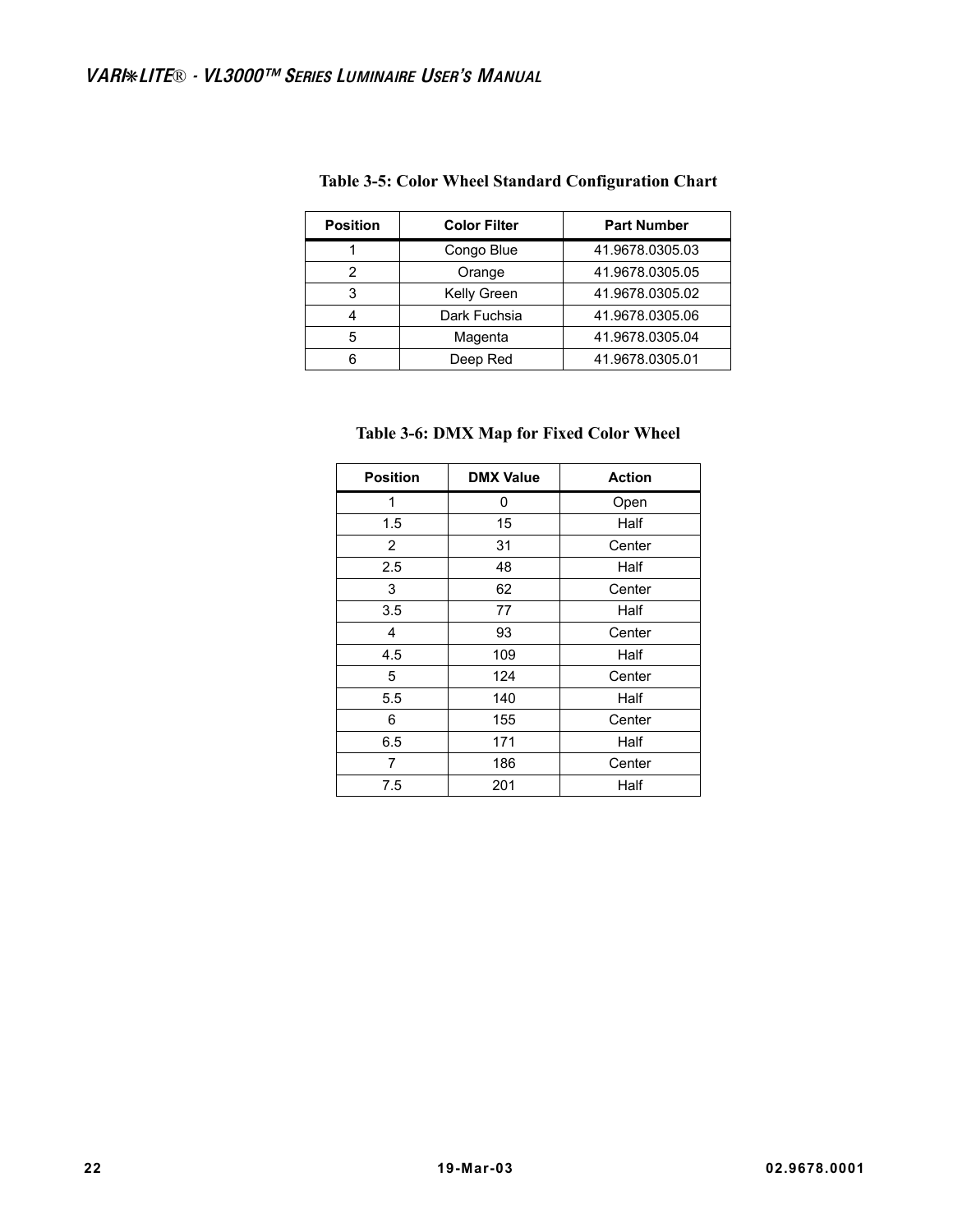# Beam Control

# S trobe

### **Table 3-7: DMX Map for Strobe**

| % Value   | <b>DMX Value</b> | <b>Action</b>      |
|-----------|------------------|--------------------|
|           | $0 - 2$          | Open               |
|           | $3-5$            | Closed             |
|           | $6 - 7$          | Slow Random        |
| 3         | $8 - 10$         | Med Random         |
|           | $11 - 12$        | <b>Fast Random</b> |
| $5 - 100$ | 13-255           | Speed Range        |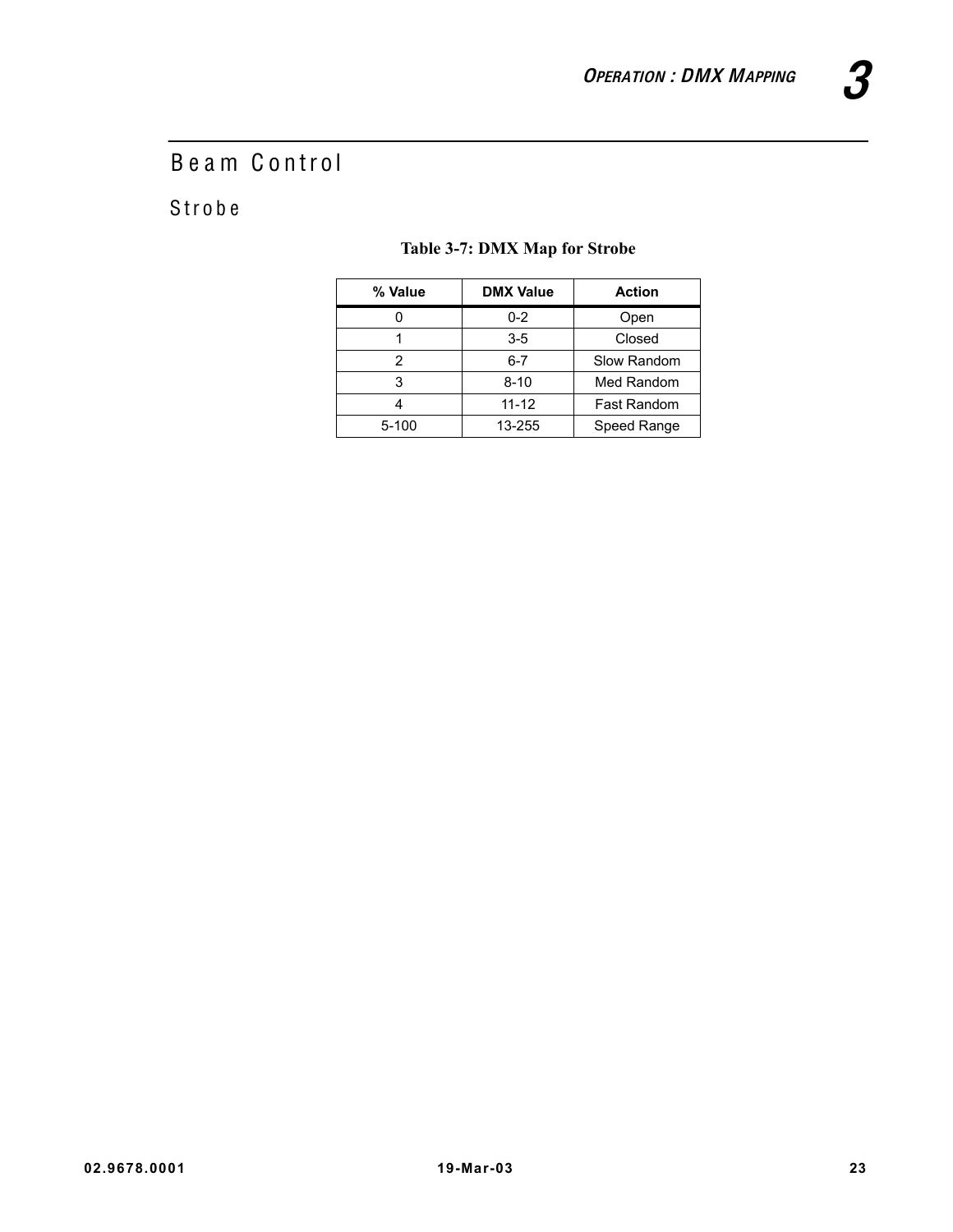## Gobo/Effects Control

Gobo Wheels 1 and 2

These wheels have six positions, one being open. The following illustration shows the standard gobo configurations:



**Figure 3-2: Gobo Wheels 1 and 2 Positions**

| Table 3-8: Gobo Wheel 1 Standard Configuration Chart |  |  |  |  |  |  |
|------------------------------------------------------|--|--|--|--|--|--|
|------------------------------------------------------|--|--|--|--|--|--|

| <b>Position</b> | Gobo Style      | <b>Part Number</b> |
|-----------------|-----------------|--------------------|
|                 | open            | n/a                |
|                 | Alpha Rays      | 41.6030.7029       |
| 3               | Night Sky       | 41.6030.5011       |
|                 | Tribal Break-up | 41.6030.5523       |
| 5               | Pebbles         | 41.6030.7002       |
| 6               | Glacier Gag     | 41.6030.8503       |

**Table 3-9: Gobo Wheel 2 Standard Configuration Chart**

| <b>Position</b> | <b>Gobo Style</b>   | <b>Part Number</b> |
|-----------------|---------------------|--------------------|
|                 | open                | n/a                |
|                 | Palm Leaves         | 41.6030.5503       |
| 3               | Shock Break-up      | 41.6030.7018       |
|                 | Uneven Bars         | 41.6030.4211       |
| 5               | Ice Blocks Gag      | 41.6030.8509       |
|                 | <b>Droplets Gag</b> | 41.6030.8506       |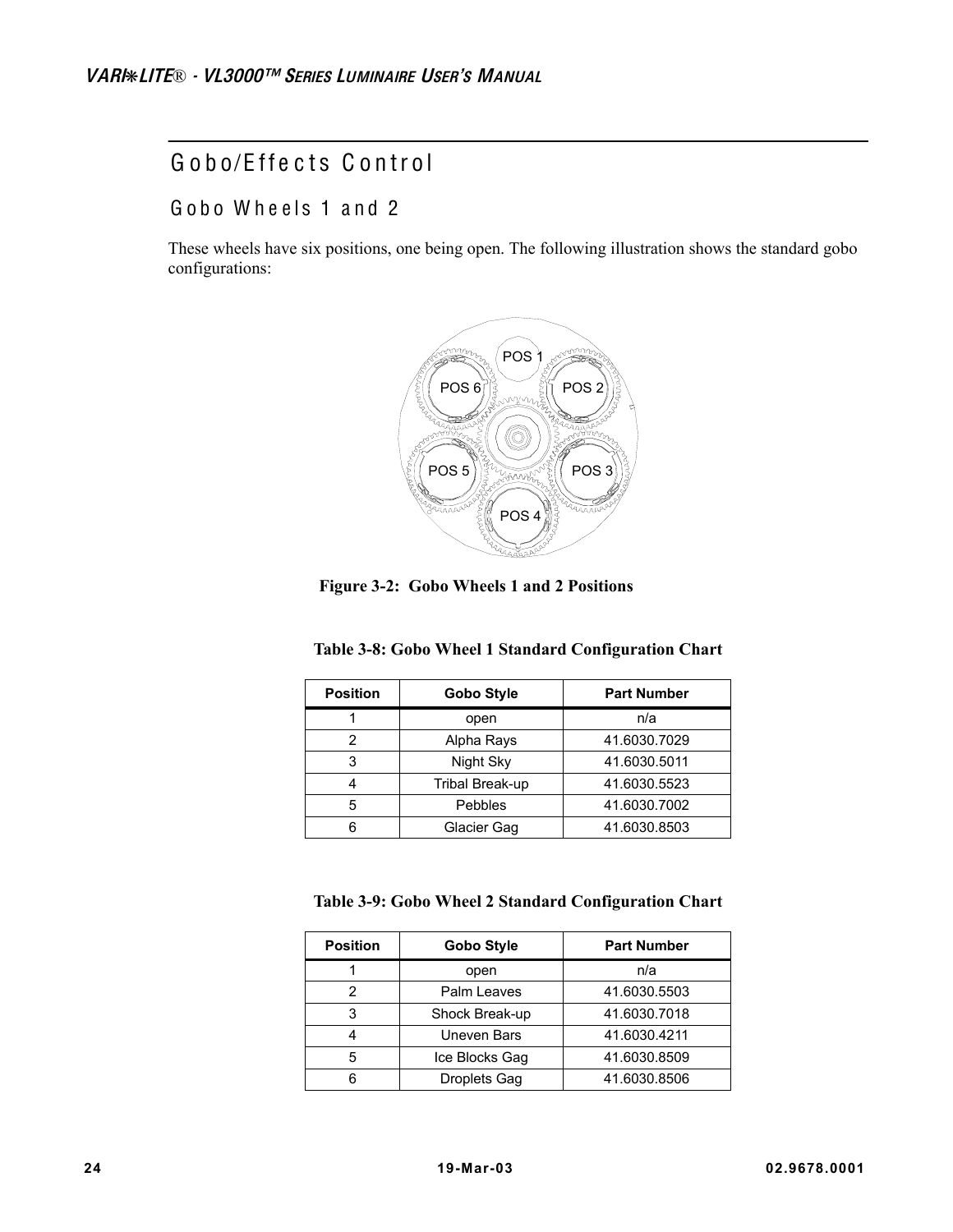## Gobo Wheel 3

This wheel has five positions, one being open. The following illustration shows the standard gobo configurations:



**Figure 3-3: Gobo Wheel 3 Positions**

|  |  | Table 3-10: Gobo Wheel 3 Standard Configuration Chart |  |  |
|--|--|-------------------------------------------------------|--|--|
|  |  |                                                       |  |  |

| <b>Position</b> | Gobo Style        | <b>Part Number</b> |
|-----------------|-------------------|--------------------|
|                 | open              | n/a                |
|                 | 3-Side Prism      | 41.6030.8003       |
|                 | Color Gobo        | 41.6030.8801       |
|                 | Triangle Break-up | 41.6030.7024       |
|                 | Circle of Ovals   | 41.6030.6011       |